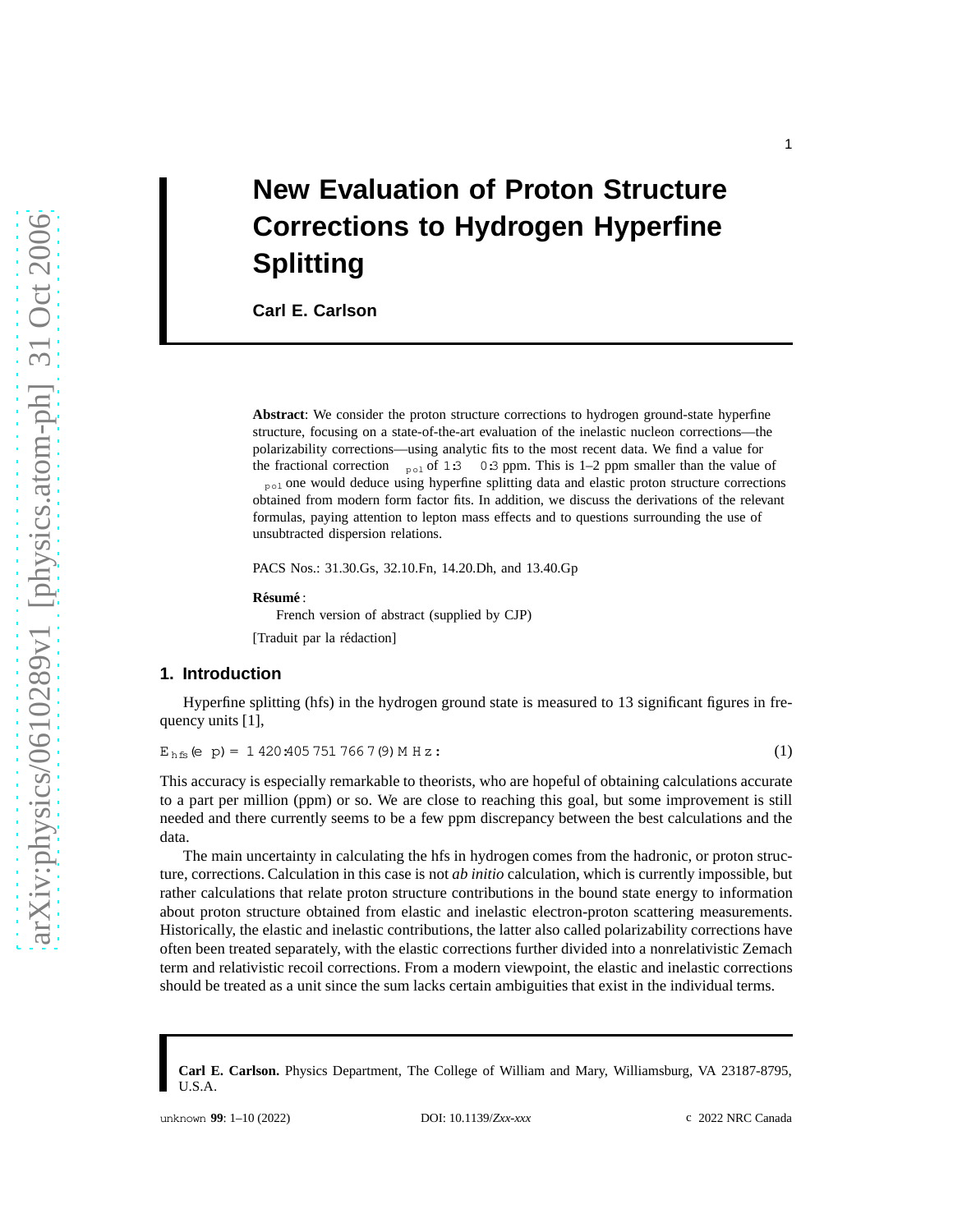This talk will focus on the polarizability contributions, but noting the last remark, discussion of the Zemach and recoil corrections will not be omitted.

### **2. Hyperfine splitting calculations**

The calculated hyperfine splitting in hydrogen is [1, 2, 3]

$$
E_{hfs}(e\ p) = 1 + \rho_{E} + \frac{P}{\text{weak}} + \text{str } E_F^P;
$$
 (2)

where the Fermi energy is

$$
E_{F}^{p} = \frac{8 \frac{3m}{2} \frac{3m}{2}}{3} \quad B \quad p = \frac{8 \frac{4m}{2} \frac{3}{2m}}{3m \, \epsilon m \, p} \left(1 + \quad p\right) \tag{3}
$$

with  $m_r = m_{e}m_p = (m_p + m_e)$  being the reduced mass (and there are hadronic and muonic vacuum polarization terms [2] which are included as higher order corrections to the Zemach term below). The QED terms are accurately calculated and well known. They will not be discussed, except to mention that could be obtained without calculation. The QED corrections are the same for muonium, so it is possible to obtain them to an accuracy more than adequate for the present purpose using muonium hfs data and a judicious subtraction [4, 5]. The weak interaction corrections [6] also will not be discussed, and are in any case quite small. We will discuss the proton structure dependent corrections,

$$
str = el + inel = z + \frac{p}{R} + pol
$$
 (4)

where the terms on the right-hand-side are the Zemach, recoil, and polarizability corrections.

The proton structure corrections come from two-photon exchange, as diagramed in Fig. 1. Generically, the diagram consists of Compton scattering of off-shell photons from an electron knit together with similar Compton scattering from the proton. (We are neglecting the characteristic momentum of the bound electron. This allows a noticeably simpler two-photon calculation than for a scattering process [7]. One can show that keeping the characteristic momentum would give corrections of O (m  $_e = m_p$ ) smaller than terms that are kept [8].)



**Fig. 1.** Generic two-photon exchange diagrams, giving proton-structure corrections to hyperfine splitting.

If the hadronic state represented as a blob in Fig. 1 is itself just a proton, the two-photon exchange specializes to Fig. 2. The photon electron vertex is known, and we can calculate the diagram using [9, 10]

$$
= F_1 (q^2) + \frac{i}{2m_p} q F_2 (q^2)
$$
 (5)

for the photon-proton vertex with incoming photon momentum q. The functions  $F_1$  and  $F_2$  are the Dirac and Pauli form factors of the proton. They are measured in elastic electron-proton scattering, and we shall refer to the contribution to the hyperfine energy from Fig. 2 as the elastic contribution.

One should know that using Eq. (5) is an approximation, because this form of the vertex is sufficient and correct only when both the proton entering and leaving the vertex are on mass-shell. However, if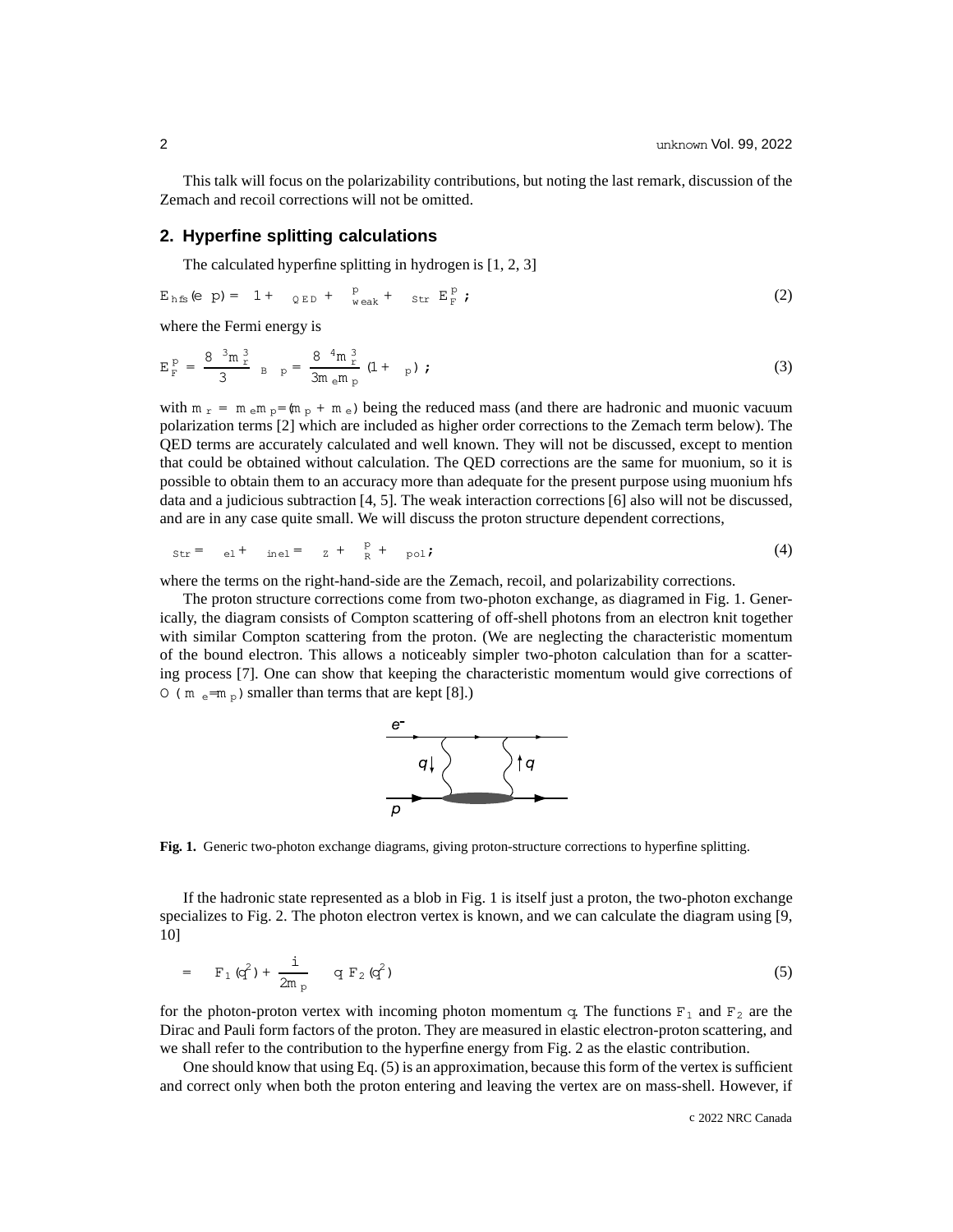**Carlson** 3 **3** 



**Fig. 2.** Two-photon exchange diagrams for the "elastic" proton-structure corrections to hyperfine splitting.

one is able to do the box diagram calculation using an unsubtracted dispersion relation, the on-shell parts of the elastic calculation are all that is needed. The story fits nicely into the discussion surrounding the derivation of the inelastic contributions, and we reserve its telling until we reach that discussion. For now, we will just note that the final sum of the inelastic and elastic proton structure corrections includes terms precisely as derived from the above form of the photon-proton vertex.

The elastic contributions are separated as

$$
\frac{E_2}{E_F} = z + \frac{p}{R}
$$
 (6)

where the separation is into non-relativistic and relativistic terms—"Zemach" and "recoil." Non-relativistic means the limit  $m_p$  ! 1 with  $m_e$  held fixed and with proton size held fixed. (Proton size information is embedded in the form factors  $F_1$  and  $F_2$ .)

The Zemach correction was worked out by Zemach in 1956 [11]; in modern form it is

$$
z = \frac{8 \text{ m } r}{0} \frac{Z}{Q^2} G_E (Q^2) \frac{G_M (Q^2)}{1 + p} 1 = 2 \text{ m } r r z ; \qquad (7)
$$

the last equality defining the Zemach radius  $r_z$  and we have used  $Q^2 = -q^2$ . The charge and magnetic form factors are linear combinations of  $F_1$  and  $F_2$ ,

$$
G_M = F_1 + F_2;
$$
  
\n
$$
G_E = F_1 \frac{Q^2}{4m_p^2} F_2:
$$
\n(8)

The relativistic elastic corrections  $\frac{p}{R}$ , also known as recoil corrections, won't be displayed in this talk because they are somewhat long (although not awful; see [9, 10]). An important point about them is that they depend on the form factors and hence upon the proton structure. However, evaluating them with different analytic form factors based on fits to the scattering data reveals them to be decently well determined by present standards.

When the blob in Fig. 1 is not a lone proton, we obtain inelastic contributions or polarizability contributions [12, 13, 14, 15, 16, 17].The inelastic contributions are not calculable *ab initio*. Instead, one relates them to the amplitude for forward Compton scattering of off-shell photons off protons, given in terms of the matrix element

T (q:p;S) = 
$$
\frac{i}{2 m_p}^{\text{Z}}
$$
 d<sup>4</sup> e<sup>iq</sup> hps jj ()j (0) js'i ; (9)

where j is the electromagnetic current and the states are proton states of momentum p and spin 4vector S. The spin dependence is in the antisymmetric part

$$
T^{A} = \frac{i}{m_{p}}
$$
 q  $H_{1}(;q^{2}) + H_{2}(;q^{2}) S$   $H_{2}(;q^{2}) \frac{Sqp}{pq}$  : (10)

c 2022 NRC Canada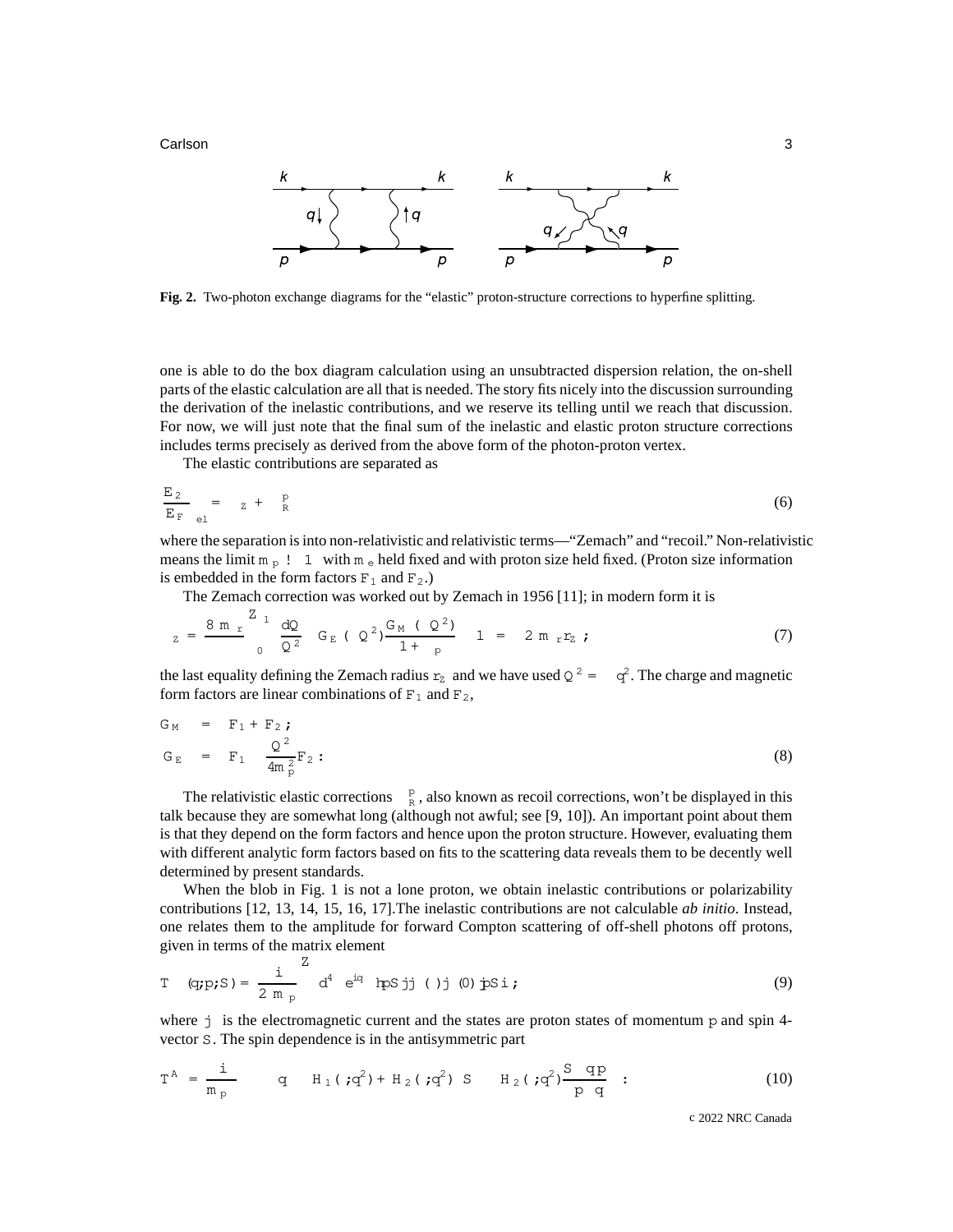There are two structure functions H<sub>1</sub> and H<sub>2</sub> which depend on  $q^2$  and on the photon energy , defined in the lab frame so that  $m_p = p$  q.

There is an optical theorem that relates the imaginary part of the forward Compton amplitude to the cross section for inelastic scattering of off-shell photons from protons. The relations precisely are

Im H<sub>1</sub> (
$$
\mathbf{q}^2
$$
) =  $\frac{1}{2}$  g<sub>1</sub> ( $\mathbf{q}^2$ ) and Im H<sub>2</sub> ( $\mathbf{q}^2$ ) =  $\frac{m_p}{2}$  g<sub>2</sub> ( $\mathbf{q}^2$ ) ; (11)

where  $g_1$  and  $g_2$  are functions appearing in the cross section and are measured [18, 19, 20, 21, 22] at SLAC, HERMES, JLab, and elsewhere.

Using the Compton amplitude in terms of  $H_1$  and  $H_2$ , Eq. (10), in evaluating the inelastic part of the two-photon loops gives

$$
_{pol} = \frac{E_2}{E_F} = \frac{2 m e}{(1 + p)^{3} m p}
$$
(12)  

$$
\frac{d^4 Q}{Q^4 + 4 m e^2 Q_0^2 Q^2} \quad (2Q^2 + Q_0^2) H_1^{inel} (iQ_0; Q^2) \quad 3Q^2 Q_0^2 H_2^{inel} (iQ_0; Q^2) ;
$$

where we have Wick rotated the integral so that  $Q_0 = i$ ,  $Q = \sigma$ , and  $Q^2$   $Q_0^2 + Q^2$ . Since H<sub>1;2</sub> are not measured, we obtain them from a dispersion relation, which will discussed in a subsequent section. Assuming no subtraction,

$$
H_1^{\text{inel}}(1; q^2) = \frac{1}{q} \sum_{\substack{1 \text{th} \\ \text{th}}}^{Z} \frac{1}{q} \frac{1}{q} \frac{1}{q} \frac{1}{q} \frac{1}{q} \frac{1}{q} \frac{1}{q} \tag{13}
$$

where the integral is only over the inelastic region, and similarly for H<sub>2</sub>.

Putting things together, neglecting  $m_e$  inside the integral, and integrating what can be integrated, one obtains the expression

$$
_{\text{pol}} = \frac{m_e}{2(1 + p) m_p} (1 + 2); \tag{14}
$$

where (with  $=$   $2=Q^2$ ),

$$
_{1} = \frac{9}{4} \frac{z_{1}}{0} \frac{dQ^{2}}{Q^{2}} F_{2}^{2} (Q^{2}) + 4m_{p} \frac{z_{1}}{t_{h}} \frac{d}{2} (Q^{2}) \qquad (15)
$$
\n
$$
_{2} = 12m_{p} \frac{z_{1}}{0} \frac{dQ^{2}}{Q^{2}} \frac{z_{1}}{t_{h}} \frac{d}{2} (Q^{2}) (Q^{2}) :
$$

The auxiliary functions are defined by

$$
P_1(1) = 3 + 2^2 + 2(2) P_1(1) = \frac{9}{4} (1);
$$
  
\n
$$
P_2(1) = 1 + 2 \t P_2(1) = \frac{P_1(1)}{P_1(1)}.
$$
 (16)

The integral for  $_1$  is touchy. Only the second terms comes from the proceedrue just outlined; it was historically thought convenient to add the first term, and then subtract the same term from the elastic contributions, specifically from the recoil corrections. This stratagem is what allows the electron mass to be taken to zero in  $_1$ . The individual terms in  $_1$  diverge (they would not had the electron mass been kept), but the whole is finite because of the Gerasimov-Drell-Hearn (GDH) [23, 24] sum rule,

$$
4m_p \frac{Z_1}{Z_2} q_1 ( ;0 ) = \frac{2}{p} ; \qquad (17)
$$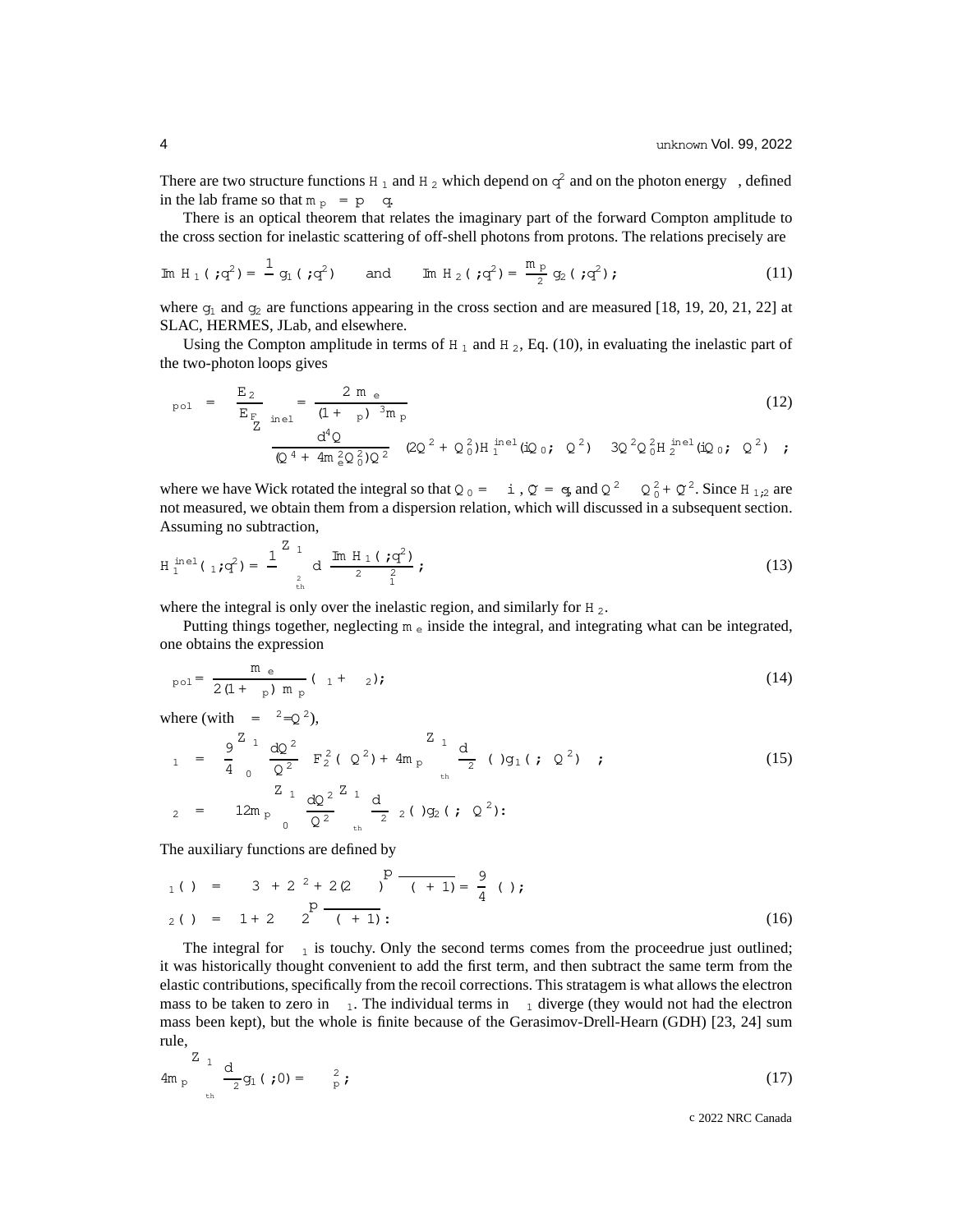#### Carlson 5

coupled with the observation that the auxiliary function ( )becomes unity as we approach the real photon point.

The polarizability expressions have some history. A short version is that considerations of  $_{\text{pol}}$ were begun by Iddings in 1965 [12], improved by Drell and Sullivan in 1966[13], and given in present notation by de Rafael in 1971 [14]. But no sufficient spin-dependent data existed, so it was several decades before the formula could be evaluated to a result incompatible with zero. In 2002, Faustov and Martynenko became the first to use  $g_{1,2}$  data to obtain results inconsistent with zero [16]. They got

$$
p_{\text{pol}} = (1.4 \quad 0.6) \text{ ppm}
$$
 (18)

However, they only used SLAC data and  $_1$  and  $_2$  are sensitive to the behavior of the structure functions at low  $Q^2$ . Also in 2002 there appeared analytic expressions for  $g_{1i2}$  fit to data by Simula, Osipenko, Ricco, and Taiuti [25], which included JLab as well as SLAC data. They did not at that time integrate their results to obtain  $_{\text{pol}}$ . Had they done so, they would have obtained  $_{\text{pol}} = (0.4$ 0:6) ppm [17].

We now have enough information to discover a bit of trouble. Table 1 summarizes how things stood before the 2005/2006 re-evalations of  $_{\text{pol}}$ . The sum of all corrections is 1:59 0:77 ppm short of what would be desired by experimental data. Using the Simula *et al.* value for  $_{\text{pol}}$  would make the deficit greater. Using other proton form factor fits (limitng ourselves to modern ones that fit the data well) in evaluating  $\bar{z}$  can reduce the deficit somewhat, but not by enough to ameliorate the problem [17].

**Table 1.** Corrections to hydrogenic hyperfine structure, as they could have been given in 2004. The first line with numbers gives the "target value" based on the experimental data and the best evaluation of the Fermi energy (8 figures) based on known physical constants. The corrections are listed next. (The Zemach term includes a 1.53% correction from higher order electronic contributions [26], as well as  $a + 0.07$  ppm correction from muonic vacuum polarization and a +0.01 ppm correction from hadronic vacuum polarization [2].) The total of all corrections is 1:59 0:77 ppm short of the experimental value.

| Quantity                                       | value (ppm)   | uncertainty (ppm) |
|------------------------------------------------|---------------|-------------------|
| $(E_{hfs}(e p)=E_{r}^{p})$                     | 1 103:49      | 0:01              |
| QED                                            | 1 1 3 6 : 1 9 | 0:00              |
| (using Friar $\&$ Sick [27])<br>$\mathbf{z}$   | 41:59         | 0:46              |
| $_{\rm R}^{\rm p}$                             | 5:84          | 0:15              |
| <sub>pol</sub> (from Faustov & Martyenko [16]) | 1:40          | 0:60              |
| p<br>weak                                      | 0:06          |                   |
| Total                                          | 1101:90       | 0:77              |
| Deficit                                        | 1:59          | 0:77              |
|                                                |               |                   |

The discrepancy is not large, measured in standard deviations. On the other hand, the problem is clearly not in statistical fluctuations of the hfs measurement one is trying to explain, so one would like to do better. As listed in the Table, the largest uncertainty in the corrections comes from  $_{\text{pol}}$ . Further, the polarizability corrections require knowledge of  $g_1$  and  $g_2$  at relatively low  $Q^2$ , and good data pressing farther into the required kinematic regime has relatively recently become available from JLab (the Thomas Jefferson National Accelerator Laboratory, in Newport News, Virginia, USA). Accordingly, we shall present a state-of-the-art evaluation of the polarizability correction for electronic hydrogen. To give away our results [17] at the outset, we essentially confirm (remarkably, given the improvements in data) the 2002 results of Faustov and Martynenko.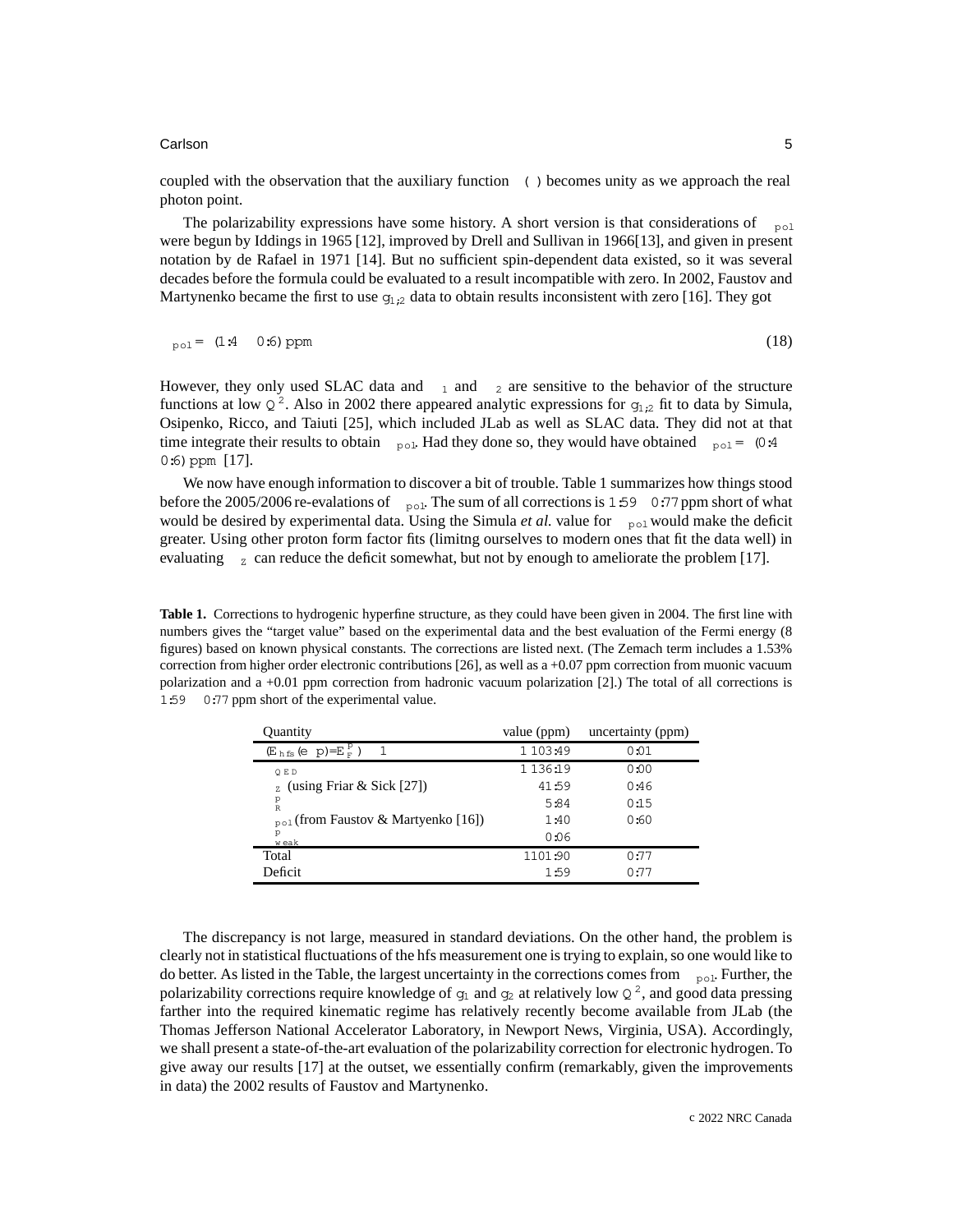## **3. Re-evaluation of** pol

Data for  $g_1$  (; $g^2$ ) has improved due to the EG1 experiment at JLab, which ran in 2005. Data based on preliminary analysis is available [22]; final data is anticipated in late 2006. A sample of the new data is shown in Fig. 3. Since a function of two variables can be complicated to show, what is shown is the integral  $Z_{\rm I}$ 

$$
I(Q^2)
$$
 4m<sub>p</sub>  $d = \begin{pmatrix} 2 & q_1 \\ q_2 & q_3 \end{pmatrix}$ ; (19)

which differs from an integral appearing in  $\alpha$  in lacking the auxiliary function. The integration was done by the experimenters themselves. We remind the reader that this integral is expected to reach the Gerasimov-Drell-Hearn value  $_{\rm p}^2$  at the real photon point, and that because of cancellations the difference of this integral from  $_{\text{p}}^2$  is more relevant to the final answer for  $_{\text{pol}}$  than its absolute value.



**Fig. 3.** Data for (an integral over) the spin-dependent struture function  $g_1$  ( $\mathbf{q}^2$ ). The data is from the EG1 experiment at Jefferson Lab from the year 2005. The Simula *et al.* curve is from a fit published in 2002.

All the data shown is new; there was no polarized electron-proton scattering data available below  $Q^2 = 0:3 \text{ GeV}^2$  when Simula *et al.* and Faustov and Martynenko did their fits. A curve obtained by integrating Simula *et al.*'s fit for  $g_1$  is also shown on the Figure; we do not have enough information to produce a similar curve for Faustov and Martynenko's fit.

Integration in the region  $Q^2 > 0.05 \text{ GeV}^2$  is done using analytic fits to actual data for  $g_1$ . For  $Q^2$ below 0.05 GeV<sup>2</sup>, where there is no data, we do an interpolation based on a low  $Q^2$  expansion within the integral to get (with  $Q_1^2$ ! 0:05 GeV<sup>2</sup>),

$$
{}_{1}D;Q_{1}^{2} = \frac{9}{4} \int_{0}^{Z_{Q_{1}^{2}}} \frac{dQ^{2}}{Q^{2}} F_{2}^{2}(Q^{2}) + 4m_{p} \frac{d}{d} (9q_{1}(7Q^{2})
$$
\n
$$
= \frac{3}{4} r_{p}^{2} \frac{2}{p} + 18m_{p}^{2} c_{1} \frac{5m_{p}^{2}}{4} \frac{0}{2} Q_{1}^{2} + 0 (Q_{1}^{4}) :
$$
\n
$$
(20)
$$

Here  $r_P$  is from the expansion of the Pauli form factor  $F_2$  (  $Q^2$ ) =  $\frac{2}{p}$  1  $r_P^2 Q^2 = 6 + \dots$ , and the "forward spin polarizability"  $_0$  has been evaluated from data for other purposes [28],

$$
0 \quad \frac{2}{m_p} \quad \frac{1}{m_q} \quad \frac{d}{d} \quad g_1 \quad (0) = [1.01 \quad 0.08 \quad 0.10] \quad 10^4 \quad \text{fm}^4 \tag{21}
$$

c 2022 NRC Canada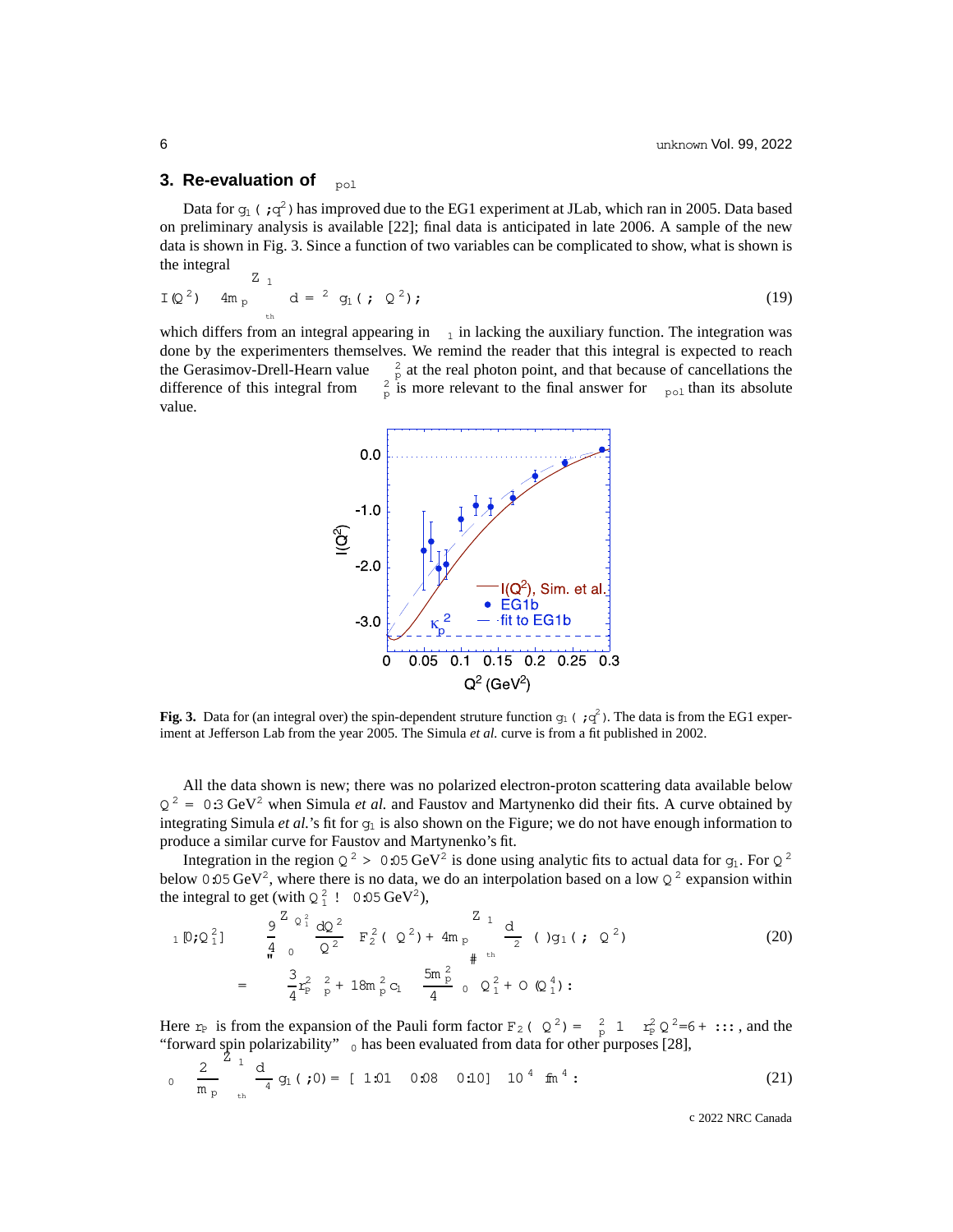#### **Carlson 7 میں اس کا انتخاب کی اس کا انتخاب کرنا ہے اور اس کا انتخاب کرنا ہے اور انتخاب کرنا ہے اور انتخاب کرن**

The parameter  $c_1$  is defined from the slope at low  $Q^2$  of the integral shown in Fig. 3,

$$
I(Q^{2}) = 4m_{p} \sum_{\text{th}}^{Z} q_{1} ( ; Q^{2}) = \sum_{p}^{2} 4m_{p}^{2} c_{1} Q^{2} + O(Q^{4}) ; \qquad (22)
$$

we find and use  $c_1 = 2.95$  0:11 GeV <sup>4</sup> [17].

We need to comment that for  $z$ , we need  $g_2$ , and there is almost no data for  $g_2$  on the proton. One estimates  $g_2$  by relating it to  $g_1$  using the Wandzura-Wilczek relation [29], which we shall not detail here. Fortunately, the auxiliary function  $_2$  ( ) is small over the region where we need to do the integrals, so that even when we assigned 100% error bars to the contribution from  $g<sub>2</sub>$ , the effect on the final answer was not great.

Our overall result is [17]

$$
_{\text{pol}} = 13 \quad 03 \text{ ppm}
$$
 (23)

which is similar to the Faustov-Martynenko result. This result means that the polarizability corrections no longer give the largest uncertainty in Table 1. It also means that the theory deficit outlined in Table 1 still remains, even becoming modestly larger with a smaller uncertainty limit, at  $(1.69 \ 0.57)$  ppm.

#### **4. Comments on the derivations of the formulas**

The polarizability corrections depend on theoretical results that are obtained using unsubtracted dispersion relations. One would like to know just what this means, and since there is at least a small discrepancy between calculation and data, one would like to be able to assess the validity of such dispersion relations.

Also, the hyperfine splitting in muonic hydrogen may be measured soon. The polarizability corrections have been calculated for this case also [30], albeit only with older fits to the structure function data and the relevant formulas, with non-zero lepton mass everywhere, are available [30] from a single source, so one would like to verify these formulas. It turns out that keeping the lepton mass does not greatly increase calculational effort or the length of the formulas, so we can do the groundwork for the muonic hfs case simultaneously with the assessment of the ordinary hydrogen hfs calculation, although we shall not here display the formulas for non-zero lepton mass.

The calculation begins by writing out the loop calculation using the known electron vertices and the definition of the Compton scattering amplitudes involving  $H_1$  and  $H_2$  as given in Eq. (10). One can and should use this formalism for all the hadronic intermediate states, including the single proton intermediate states. The single proton intermediate states give contributions to H<sub>1</sub> and H<sub>2</sub> that can be (more-or-less) easily calculated given a photon-proton-proton vertex such as Eq. (5). For reference, we give the result for  $H_1$ ,

$$
H_1^{\text{el}} = \frac{2m_p}{(q^2 + i)^2} \frac{q^2 F_1 (q^2) G_M (q^2)}{(q^2 + i)^2 4m_p^2} + \frac{F_2^2 (q^2)}{4m_p^2} : \qquad (24)
$$

If one is calculating only the "elastic terms," one can use the result for  $H_1^{\text{el}}$  directly in the loop calculation and obtain a result [9] that one may call  $_{el}$ . All terms in H $_{1}^{el}$  will contribute, specifically including the  $F_2^2$  term clearly visible above. A criticism of this procedure is that the proton vertex used is not demonstrably valid when the intermediate proton is off shell, so the above expression may or may not be correct overall. However, it is correct at the proton pole.

Alternatively, one may do a unified calculation of the elastic and inelastic contributions. Since we don't have a direct calculation of the  $H_1$  for the inelastic case, we obtain them using dispersion relations. Including the elastic terms in the dispersion relation is no problem [12, 13]. One just needs the imaginary parts of  $H_i^{el}$ ; these are easy to obtain, and contain Dirac delta-functions that ensure the elastic scattering condition =  $Q^2 = (2m_p)$ .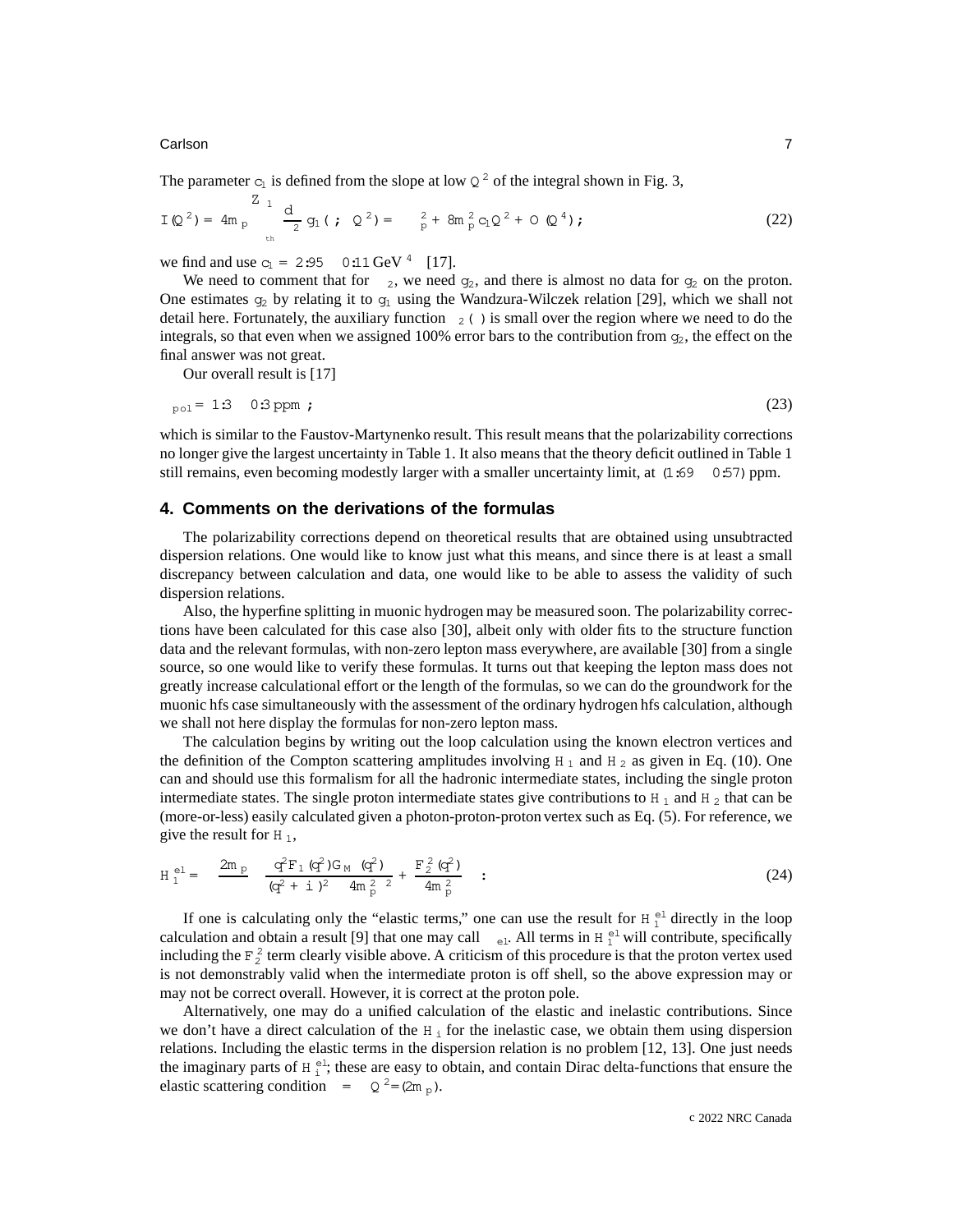Dispersion relations involve imagining one of the real variables to be a complex one an then using the Cauchy integral formula to find the functions  $H_i$  at a particular point in terms of an integral around the boundary of some region. In the present case we "disperse" in , treating  $q^2$  as a constant while we do so. Three things are needed to make the dispersion calculation work:

The Cauchy formula and knowing the analytic structure of the desired amplitudes.

The optical theorem, to relate the forward Compton  $\text{Im } H_i$  to inelastic scattering cross sections.

Legitimately discarding contributions from some 1 contour, if the dispersion relation is to be "unsubtracted."

The first two are not in question.

For the present case, the contour of integration is illustrated in Fig. 4, where one should imagine the outside circle having infinite radius. The result for  $H_1$  begins its existence as

$$
H_1 (7q^2) = \frac{\text{Res } H_1 (7q^2)_{el}}{\frac{2}{q}^2} + \frac{1}{q} \frac{\text{Im } H_1 (^0; q^2)}{\alpha t} d^{02} + \frac{1}{2} \frac{Z}{i} \frac{H_1 (^0; q^2)}{\alpha t^2} d^{02}.
$$
 (25)



Fig. 4. Contour in complex  $^2$  plane for applying Cauchy identity to H<sub>1</sub> or H<sub>2</sub>.

The numerator of the first term is the residue (Res) from the poles in for the elastic part of H  $_1$ , as from Eq. (24). Note that the  $F_2^2$  term in H $_1^{\text{el}}$ , Eq. (24), is constant in , certainly lacking a pole in. Hence this term never enters the dispersion relation, and no  $F_2^2$  term arises from the elastic contribution, as calculated this way.

The second term leads to the  $g_1$  term in the quantity  $_1$  given earlier, after using the optical theorem to relate Im H<sub>i</sub> to  $q_1$ .

The third term is the integral over the part of the contour which is the infinite radius circle. The commonly quoted results for  $_{\text{pol}}$ , which appear in this talk, depend on dropping this term. The term is zero, if  $H_1$  falls to zero at infinite j j Assuming this is true, however, appears to be a dramatic assumption. It fails for  $H_1^{\text{el}}$  alone. Hence, for the assumption to succeed requires an exact cancelation between elastic and inelastic contributions (or a failure of Eq. (24) on the big contour). On the positive side are several considerations. One is that nearly the same derivation gives the GDH sum rule, which is checked experimentally and works, within current experimental uncertainty (8%) [31]. Also, the GDH sum rule has been checked in lowest order and next-to-lowest order perturbation theory in QED, where it appears to work [32, 33]. Finally, Regge theory suggests the Compton amplitude does fall to zero with energy [34], as one would like, although Regge theory famously gave wrong high behavior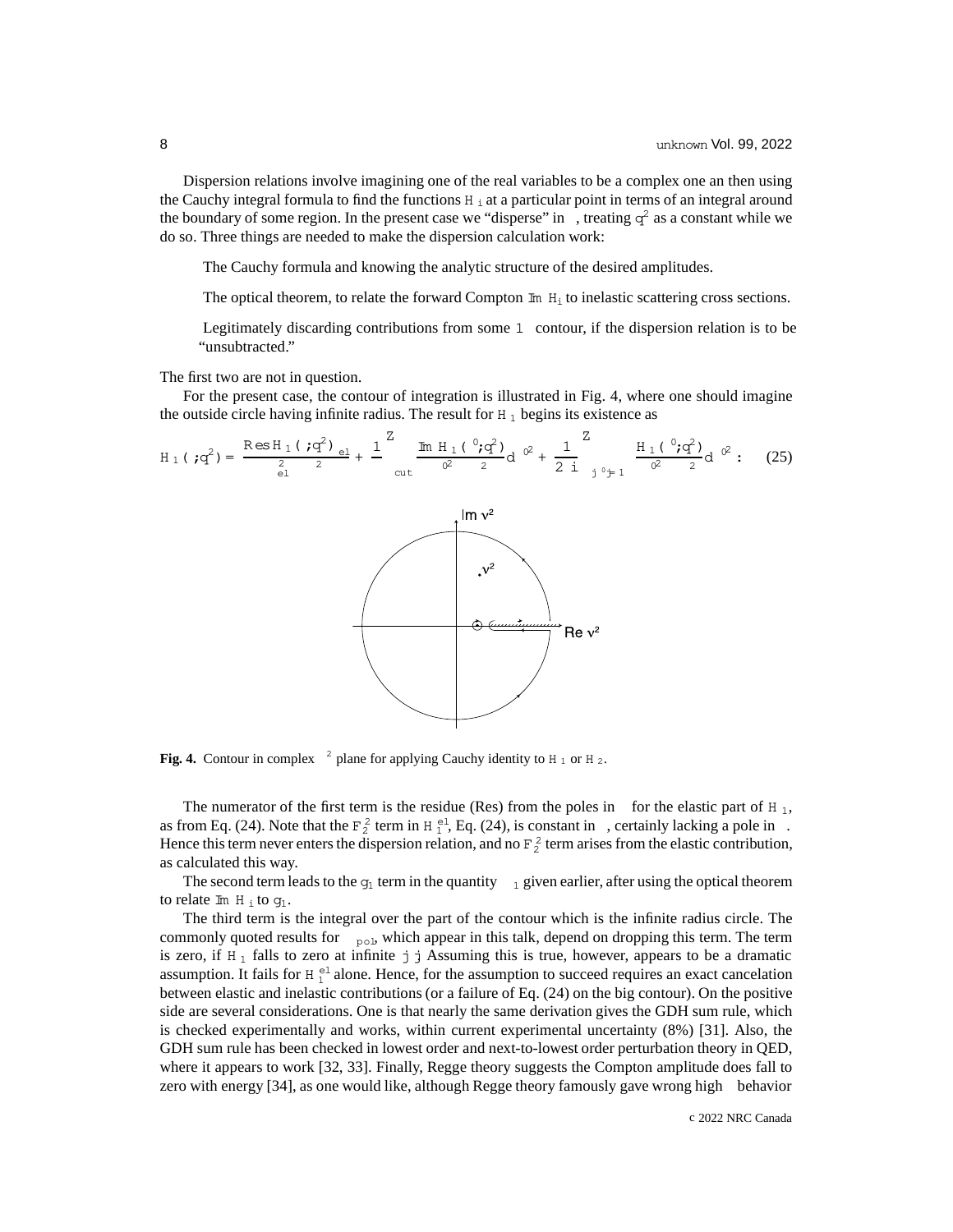#### Carlson 9

for spin-independent analogs of  $q_1$  and  $q_2$  [35]. Hence there are indications, though not decisive proof, supporting the unsubtracted dispersion relation.

The derivation finishes by subtracting a term involving  $F_2^2$  from the relativistic recoil term, so as to obtain exactly the elastic corrections  $e_l = \frac{p}{z} + \frac{p}{R}$  that were obtained (say) by Bodwin and Yennie for a calculation of the elastic terms only, using Eq. (5) at the photon-proton vertices and no dispersion theory [9]. After adding the same term to the polarizability corrections in  $_1$ , one obtains the commonly quoted result for  $\frac{1}{1}$  [13, 14, 16]. As noted earlier, this reorganization also allows to be finite in the  $m_e$ ! O limit. Beyond the historical connection, if one is comfortable with the unsubtracted dispersion relation, the use of the dispersion theory gives a more secure result because it uses only the pole part of the photon-proton-proton vertex, so that the combined elastic and inelastic result does not depend on the general validity of whatever photon-proton-proton vertex one uses.

#### **5. Conclusion**

The evaluation of the polarizability contributions to hydrogen hyperfine structure,  $_{\text{pol}}$  based on latest proton structure function data is  $_{\text{pol}} = 1:300:3$  ppm. This is quite similar to the Faustov-Martyenko result, which we think is remarkable given the improvement in the data upon which it is based. Most of the calculated  $_{\text{pol}}$  comes from integration regions where the photon four-momentum squared is small,  $Q^2 < 1 \text{ GeV}^2$ .

There is still a modest discrepancy between the hydrogen hfs calculation and experiment, on the order of 2 ppm. Where may the problem lie? It could be in the use of the unsubtracted dispersion relation; or it could be in the value of the Zemach radius, which taken at face value now contributes the largest single uncertainty among the hadronic corrections to hfs; or perhaps it is a low  $Q^2$  surprise in  $q_1$  or  $q_2$ . We would like to know. It is at any rate not a statistical fluctuation in the hfs data itself.

An interplay between the fields of atomic and nuclear or particle physics may be relevant to sorting out problem. For one example, the best values of the proton charge radius currently come from small corrections accurately measured in atomic Lamb shift [36]. The precision of the atomic measurement of the proton charge radius can increase markedly if the Lamb shift is measured in muonic hydrogen [37], which could happen in 2007, if the Paul Scherrer Institute accelerator schedule holds. In the present context, the charge radius is noticed by its effect on determinations of the Zemach radius.

For ourselves, a clear continuation of the present program is to finish evaluations of the muonic hydrogen ground state hfs. We have the formulas with all lepton masses in place, and are currently waiting until the final EG1 data is released, which we think will be rather soon, before publishing with a numerical evaluation.

My contributions to this subject have all been made in collaboration with Vahagn Nazaryan and Keith Griffioen. I thank them for the great pleasure I have had working alongside them. In addition, we thank José Goity, Savely Karshenboim, Ingo Sick, Silvano Simula, and Marc Vanderhaeghen for helpful discussions and information. This work was supported by the National Science Foundation under grants PHY-0245056 and PHY-0555600 (C.E.C.); PHY-0400332 (V.N.); and by the Department of Energy under contract DE-FG02-96ER41003 (K.A.G.).

#### **References**

- 1. S. G. Karshenboim, Can. J. Phys. **77**, 241 (1999).
- 2. A. V. Volotka, V. M. Shabaev, G. Plunien and G. Soff, Eur. Phys. J. D **33**, 23 (2005).
- 3. A. Dupays, A. Beswick, B. Lepetit, C. Rizzo, and D. Bakalov, Phys. Rev. A **68**, 052503 (2003).
- 4. S. J. Brodsky, C. E. Carlson, J. R. Hiller and D. S. Hwang, Phys. Rev. Lett. **94**, 022001 (2005); Phys. Rev. Lett. **94**, 169902 (E) (2005) [arXiv:hep-ph/0408131]. See also [5].
- 5. J. L. Friar and I. Sick, Phys. Rev. Lett. **95**, 049101 (2005) [arXiv:nucl-th/0503020] and S. J. Brodsky, C. E. Carlson, J. R. Hiller and D. S. Hwang, Phys. Rev. Lett. **95**, 049102 (2005).
- 6. M. I. Eides, Phys. Rev. A **53**, 2953 (1996).